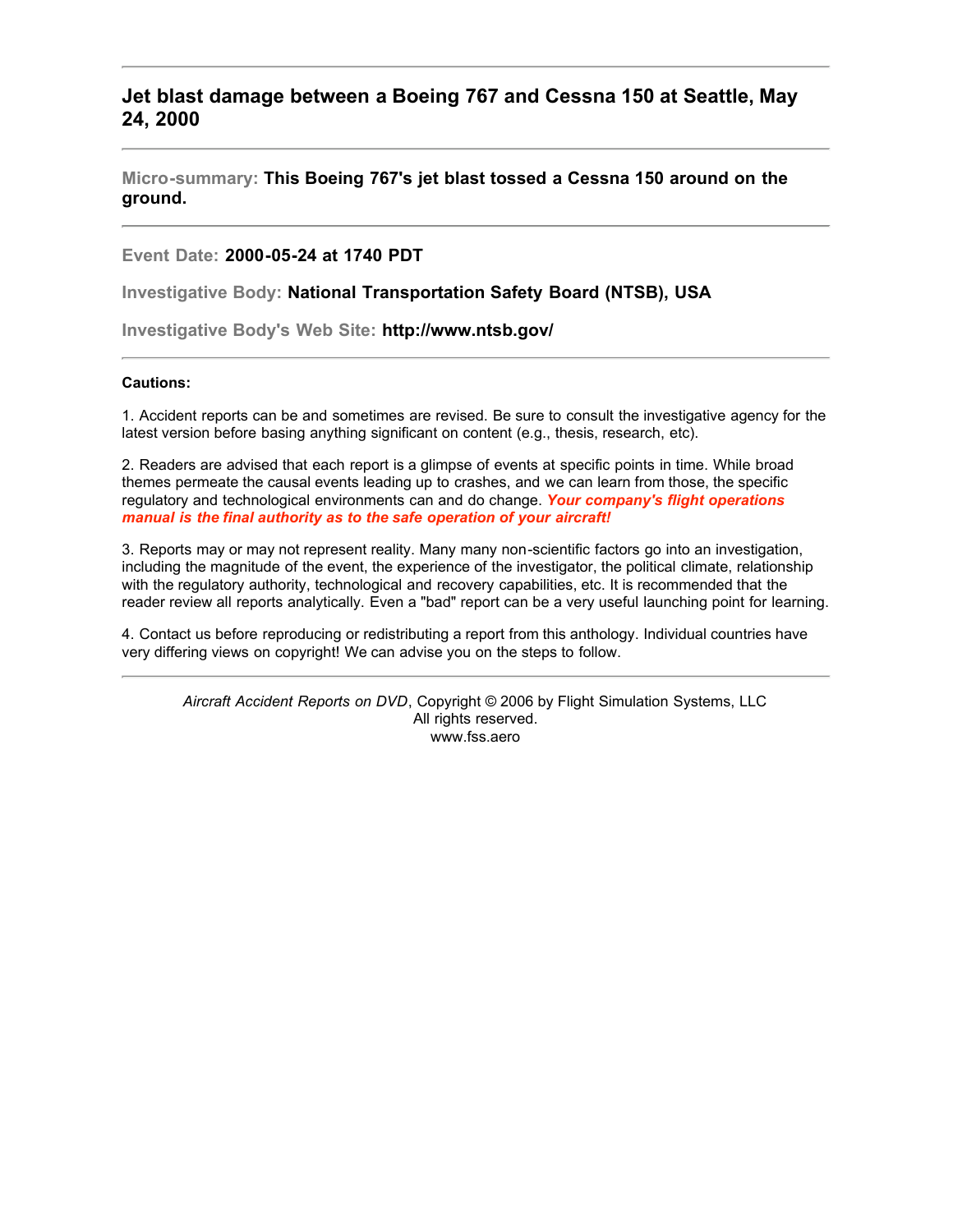| TRANSO.<br>National Transportation Safety Board                                                                                                                                    |           |                                                                                                                                                                                                                                                                                                                                                                                                                                                                                                                                                                                                                                                                                                                                                                                                                                                                                                                                                                                                                                                                                                                                                                                                                                                                                                                                                                                                                                                                                                                                                                                                                                                                                                                                                                                                                                                                                                                                                                                                                                                                                                                                                                                                                                                                                                                                                                                                                                                                                                                                                                                                                                                                                                                                                                                                                                                                                                                                                                                                                                                                                                                                                                                                                                                                                                                                                                                                                                                                                                                                                                                          | NTSB ID: SEA00LA094A        |                                  | Aircraft Registration Number: N767AX |          |  |  |  |  |
|------------------------------------------------------------------------------------------------------------------------------------------------------------------------------------|-----------|------------------------------------------------------------------------------------------------------------------------------------------------------------------------------------------------------------------------------------------------------------------------------------------------------------------------------------------------------------------------------------------------------------------------------------------------------------------------------------------------------------------------------------------------------------------------------------------------------------------------------------------------------------------------------------------------------------------------------------------------------------------------------------------------------------------------------------------------------------------------------------------------------------------------------------------------------------------------------------------------------------------------------------------------------------------------------------------------------------------------------------------------------------------------------------------------------------------------------------------------------------------------------------------------------------------------------------------------------------------------------------------------------------------------------------------------------------------------------------------------------------------------------------------------------------------------------------------------------------------------------------------------------------------------------------------------------------------------------------------------------------------------------------------------------------------------------------------------------------------------------------------------------------------------------------------------------------------------------------------------------------------------------------------------------------------------------------------------------------------------------------------------------------------------------------------------------------------------------------------------------------------------------------------------------------------------------------------------------------------------------------------------------------------------------------------------------------------------------------------------------------------------------------------------------------------------------------------------------------------------------------------------------------------------------------------------------------------------------------------------------------------------------------------------------------------------------------------------------------------------------------------------------------------------------------------------------------------------------------------------------------------------------------------------------------------------------------------------------------------------------------------------------------------------------------------------------------------------------------------------------------------------------------------------------------------------------------------------------------------------------------------------------------------------------------------------------------------------------------------------------------------------------------------------------------------------------------------|-----------------------------|----------------------------------|--------------------------------------|----------|--|--|--|--|
| <b>FACTUAL REPORT</b>                                                                                                                                                              |           |                                                                                                                                                                                                                                                                                                                                                                                                                                                                                                                                                                                                                                                                                                                                                                                                                                                                                                                                                                                                                                                                                                                                                                                                                                                                                                                                                                                                                                                                                                                                                                                                                                                                                                                                                                                                                                                                                                                                                                                                                                                                                                                                                                                                                                                                                                                                                                                                                                                                                                                                                                                                                                                                                                                                                                                                                                                                                                                                                                                                                                                                                                                                                                                                                                                                                                                                                                                                                                                                                                                                                                                          | Occurrence Date: 05/24/2000 |                                  | Most Critical Injury: None           |          |  |  |  |  |
| <b>ÁVIATIQN</b>                                                                                                                                                                    |           | Occurrence Type: Accident                                                                                                                                                                                                                                                                                                                                                                                                                                                                                                                                                                                                                                                                                                                                                                                                                                                                                                                                                                                                                                                                                                                                                                                                                                                                                                                                                                                                                                                                                                                                                                                                                                                                                                                                                                                                                                                                                                                                                                                                                                                                                                                                                                                                                                                                                                                                                                                                                                                                                                                                                                                                                                                                                                                                                                                                                                                                                                                                                                                                                                                                                                                                                                                                                                                                                                                                                                                                                                                                                                                                                                |                             | Investigated By: NTSB            |                                      |          |  |  |  |  |
| Location/Time                                                                                                                                                                      |           |                                                                                                                                                                                                                                                                                                                                                                                                                                                                                                                                                                                                                                                                                                                                                                                                                                                                                                                                                                                                                                                                                                                                                                                                                                                                                                                                                                                                                                                                                                                                                                                                                                                                                                                                                                                                                                                                                                                                                                                                                                                                                                                                                                                                                                                                                                                                                                                                                                                                                                                                                                                                                                                                                                                                                                                                                                                                                                                                                                                                                                                                                                                                                                                                                                                                                                                                                                                                                                                                                                                                                                                          |                             |                                  |                                      |          |  |  |  |  |
| Nearest City/Place                                                                                                                                                                 | State     |                                                                                                                                                                                                                                                                                                                                                                                                                                                                                                                                                                                                                                                                                                                                                                                                                                                                                                                                                                                                                                                                                                                                                                                                                                                                                                                                                                                                                                                                                                                                                                                                                                                                                                                                                                                                                                                                                                                                                                                                                                                                                                                                                                                                                                                                                                                                                                                                                                                                                                                                                                                                                                                                                                                                                                                                                                                                                                                                                                                                                                                                                                                                                                                                                                                                                                                                                                                                                                                                                                                                                                                          | Zip Code                    | <b>Local Time</b>                | Time Zone                            |          |  |  |  |  |
| <b>SEATTLE</b>                                                                                                                                                                     | <b>WA</b> |                                                                                                                                                                                                                                                                                                                                                                                                                                                                                                                                                                                                                                                                                                                                                                                                                                                                                                                                                                                                                                                                                                                                                                                                                                                                                                                                                                                                                                                                                                                                                                                                                                                                                                                                                                                                                                                                                                                                                                                                                                                                                                                                                                                                                                                                                                                                                                                                                                                                                                                                                                                                                                                                                                                                                                                                                                                                                                                                                                                                                                                                                                                                                                                                                                                                                                                                                                                                                                                                                                                                                                                          | 98108                       | 1740<br><b>PDT</b>               |                                      |          |  |  |  |  |
| Airport Proximity: On Airport                                                                                                                                                      |           | Distance From Landing Facility:<br>Direction From Airport:                                                                                                                                                                                                                                                                                                                                                                                                                                                                                                                                                                                                                                                                                                                                                                                                                                                                                                                                                                                                                                                                                                                                                                                                                                                                                                                                                                                                                                                                                                                                                                                                                                                                                                                                                                                                                                                                                                                                                                                                                                                                                                                                                                                                                                                                                                                                                                                                                                                                                                                                                                                                                                                                                                                                                                                                                                                                                                                                                                                                                                                                                                                                                                                                                                                                                                                                                                                                                                                                                                                               |                             |                                  |                                      |          |  |  |  |  |
| <b>Aircraft Information Summary</b>                                                                                                                                                |           |                                                                                                                                                                                                                                                                                                                                                                                                                                                                                                                                                                                                                                                                                                                                                                                                                                                                                                                                                                                                                                                                                                                                                                                                                                                                                                                                                                                                                                                                                                                                                                                                                                                                                                                                                                                                                                                                                                                                                                                                                                                                                                                                                                                                                                                                                                                                                                                                                                                                                                                                                                                                                                                                                                                                                                                                                                                                                                                                                                                                                                                                                                                                                                                                                                                                                                                                                                                                                                                                                                                                                                                          |                             |                                  |                                      |          |  |  |  |  |
| Aircraft Manufacturer                                                                                                                                                              |           | Model/Series                                                                                                                                                                                                                                                                                                                                                                                                                                                                                                                                                                                                                                                                                                                                                                                                                                                                                                                                                                                                                                                                                                                                                                                                                                                                                                                                                                                                                                                                                                                                                                                                                                                                                                                                                                                                                                                                                                                                                                                                                                                                                                                                                                                                                                                                                                                                                                                                                                                                                                                                                                                                                                                                                                                                                                                                                                                                                                                                                                                                                                                                                                                                                                                                                                                                                                                                                                                                                                                                                                                                                                             |                             | Type of Aircraft                 |                                      |          |  |  |  |  |
| <b>Boeing</b>                                                                                                                                                                      |           | 767-200                                                                                                                                                                                                                                                                                                                                                                                                                                                                                                                                                                                                                                                                                                                                                                                                                                                                                                                                                                                                                                                                                                                                                                                                                                                                                                                                                                                                                                                                                                                                                                                                                                                                                                                                                                                                                                                                                                                                                                                                                                                                                                                                                                                                                                                                                                                                                                                                                                                                                                                                                                                                                                                                                                                                                                                                                                                                                                                                                                                                                                                                                                                                                                                                                                                                                                                                                                                                                                                                                                                                                                                  |                             |                                  |                                      | Airplane |  |  |  |  |
| Sightseeing Flight: No                                                                                                                                                             |           |                                                                                                                                                                                                                                                                                                                                                                                                                                                                                                                                                                                                                                                                                                                                                                                                                                                                                                                                                                                                                                                                                                                                                                                                                                                                                                                                                                                                                                                                                                                                                                                                                                                                                                                                                                                                                                                                                                                                                                                                                                                                                                                                                                                                                                                                                                                                                                                                                                                                                                                                                                                                                                                                                                                                                                                                                                                                                                                                                                                                                                                                                                                                                                                                                                                                                                                                                                                                                                                                                                                                                                                          |                             | Air Medical Transport Flight: No |                                      |          |  |  |  |  |
| Narrative                                                                                                                                                                          |           |                                                                                                                                                                                                                                                                                                                                                                                                                                                                                                                                                                                                                                                                                                                                                                                                                                                                                                                                                                                                                                                                                                                                                                                                                                                                                                                                                                                                                                                                                                                                                                                                                                                                                                                                                                                                                                                                                                                                                                                                                                                                                                                                                                                                                                                                                                                                                                                                                                                                                                                                                                                                                                                                                                                                                                                                                                                                                                                                                                                                                                                                                                                                                                                                                                                                                                                                                                                                                                                                                                                                                                                          |                             |                                  |                                      |          |  |  |  |  |
| rider<br>and<br>very close."<br>him.<br>The Cessna pilot reported:<br>When<br>continued a left roll to what felt like a high<br>axis[Then] the turn of the<br>down on her<br>gear. |           | Brief narrative statement of facts, conditions and circumstances pertinent to the accident/incident:<br>On May 24, 2000, approximately 1740 Pacific daylight time, a Cessna 150, N60825, was blown up onto<br>its nose and wingtip while awaiting takeoff clearance for runway 31R at Boeing Field/King County<br>International Airport, Seattle, Washington, for a 14 CFR 91 flight to Friday Harbor, Washington.<br>The Cessna 150 sustained substantial damage in the occurrence, but the private pilot-in-command of<br>the Cessna was not injured. The Cessna pilot reported that his aircraft was upset by jet blast<br>from an Airborne Express Boeing 767 (B-767), N767AX, operating as Airborne Express flight 1414 on a<br>14 CFR 121 non-scheduled domestic cargo flight from Wilmington, Ohio. At the time the Cessna was<br>upset, the B-767, which had just landed at Boeing Field, was executing a left turn into the<br>Airborne Express ramp adjacent to the Cessna, which was in the runway 31R runup area at taxiway A8.<br>There were no injuries to the airline transport pilot-in-command, first officer, or a jumpseat<br>aboard the B-767, and no damage to the B-767 in the accident. Also, no other damage to any<br>other property nor injuries to other persons were reported. Visual meteorological conditions, with<br>winds from 300 degrees true at 6 knots, were reported at Boeing Field at 1753. The B-767 was on an<br>instrument flight rules (IFR) flight plan, and the Cessna was not on a flight plan.<br>The Cessna pilot indicated that at the time of the occurrence, his airplane was in the south<br>portion of the runup area, headed generally north. He stated that he had just completed his runup<br>switched to the tower frequency, and that another aircraft in the runup area moved out of the<br>runup area and onto runway 31R for departure just ahead of him. The Cessna pilot stated that as<br>the B-767 approached his aircraft, there was "lots of vertical clearance" from the B-767's wingtip<br>to his aircraft, although the lateral clearance from the B-767's wingtip to his aircraft "appeared<br>He reported that as the B-767 reached a position abreast of him, it turned away from<br>my position was relative aft of the B767 the jet blast raised my<br>right wing<br>rolling the aircraft left and forward onto the left wing tip<br>and propellerThe plane<br>angle of rotation on the left wingtip-prop<br>B767 relieved the blast pressure, and my aircraft came back<br>Statements from the B-767 flight crew (provided by Airborne Express) indicated that after exiting<br>runway 31L to the right at taxiway A4 in accordance with the tower's instructions, as the aircraft<br>taxied southeast-bound on taxiway A (which parallels the two parallel runways on the east side of<br>the airport), the flight crew noted two aircraft in the runway 31R runup area. The crew reported<br>that the captain taxied slightly left to ensure adequate clearance with these two aircraft, then,<br>after passing the aircraft, the captain returned to the taxiway centerline. The B-767 captain<br>reported that when he started the turn into the parking area, the B-767's ground speed was 3 knots,<br>"with enough power to maintain forward progress for [an] approximately 130 [degree] left turn."<br>The crew reported there was limited room in the parking area, with an Airborne Express DC-8<br>aircraft parked in the area and "several ramp loaders and other ground equipment" between the |                             |                                  |                                      |          |  |  |  |  |

*FACTUAL REPORT - AVIATION Page 1*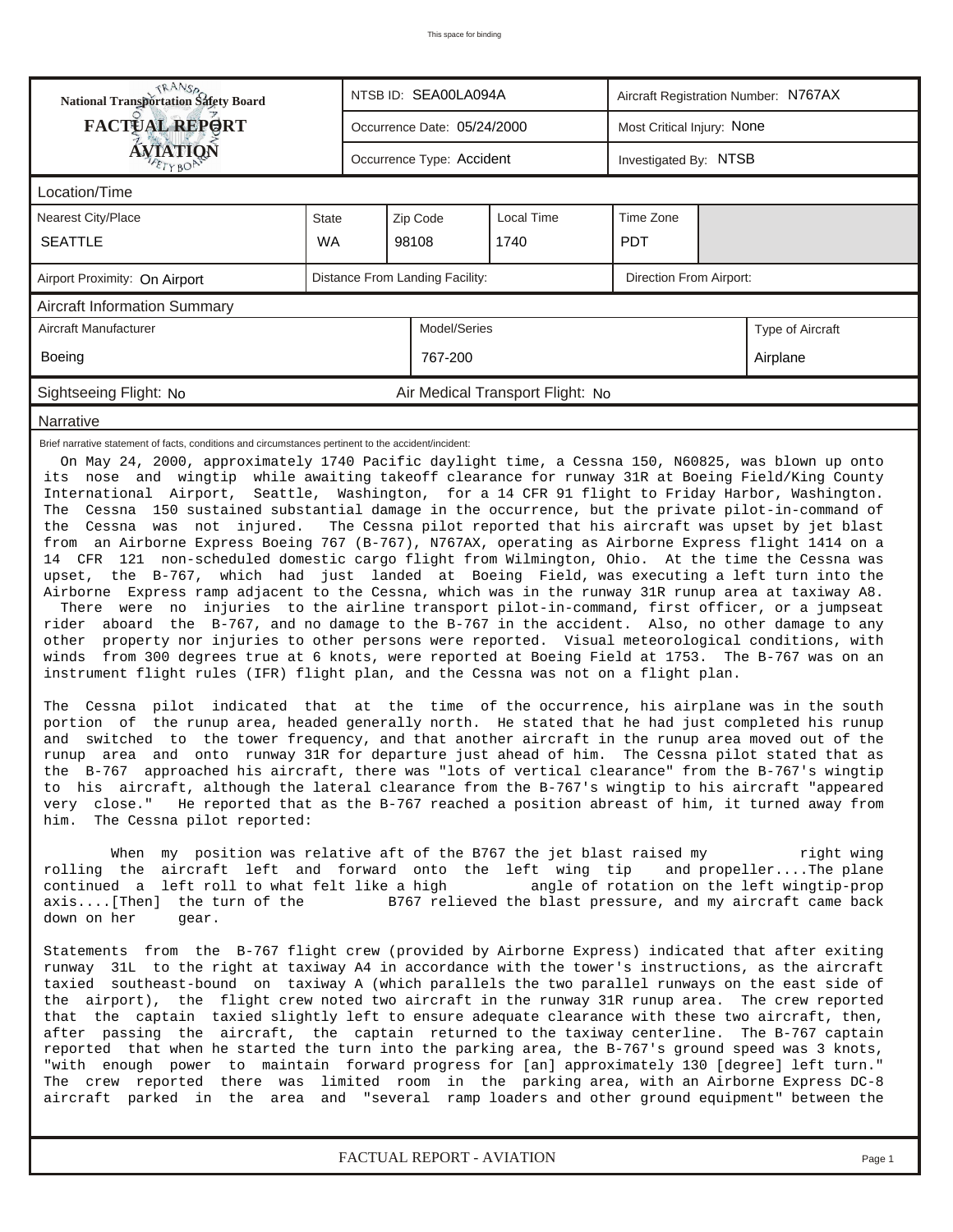

## *Narrative (Continued)*

B-767's parking spot and the parked DC-8. The B-767 flight crew reported they were unaware of the occurrence with the Cessna until maintenance personnel informed them after engine shutdown.

The Cessna pilot and (in a written statement to the FAA) the individual who marshaled the B-767 into its parking spot both stated that to avoid a jet blast incident, the B-767 captain had the option to stop his aircraft on the taxiway and hold short of the runup area until it was clear. Alternatively, the Cessna pilot suggested, large aircraft taxiing to parking areas in the vicinity of runup areas could be directed by ATC ground control to taxi down parallel taxiway B (to the west of the runways) to parking. This taxi route is free of potential jet blast conflicts with the taxiway A8 runup area for runway 31R but requires a crossing back across the primary instrument runway, 13R/31L.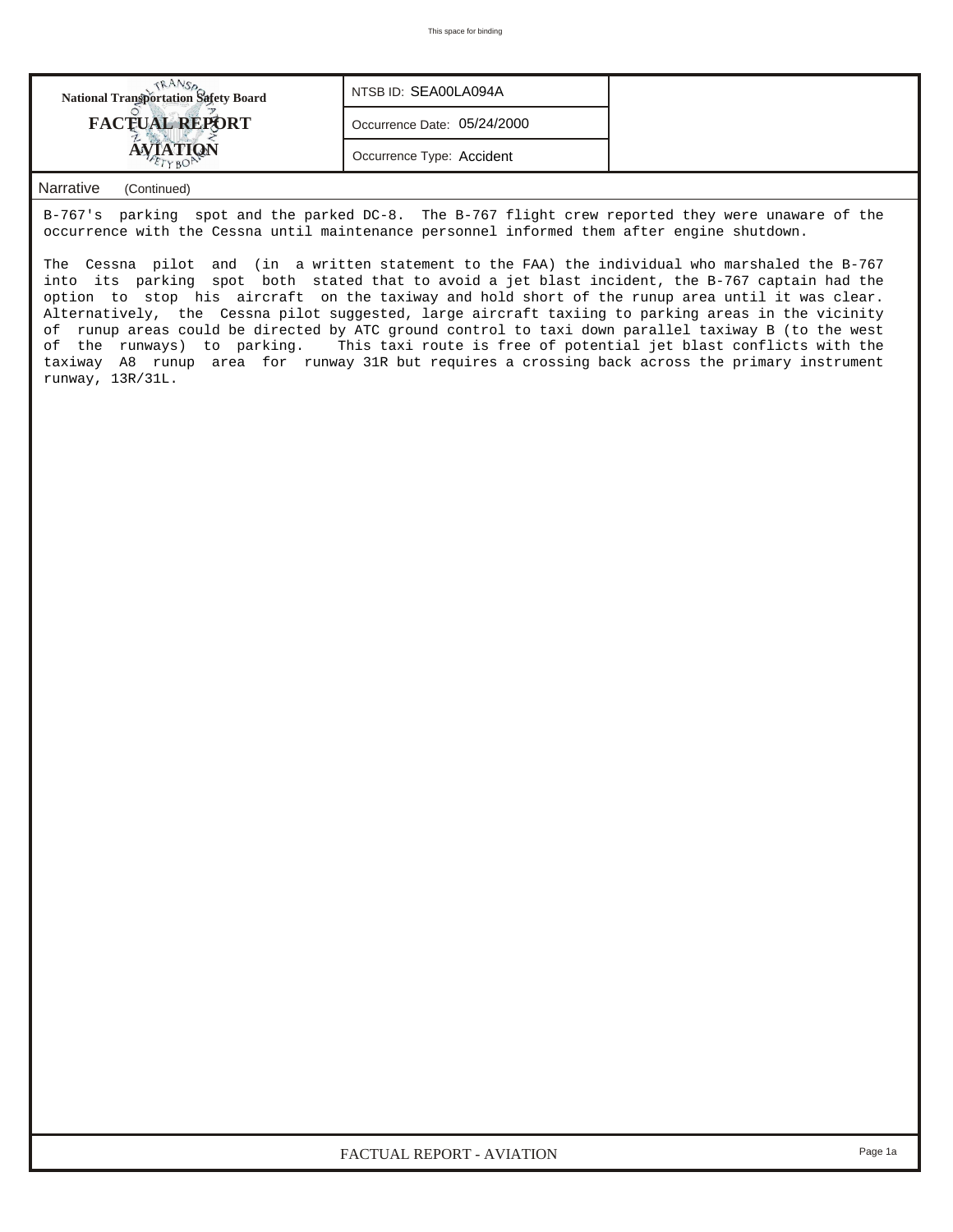| <b>National Transportation Safety Board</b>                         |                                                          | NTSB ID: SEA00LA094A                                                    |                                                                |                       |                         |                                      |            |                           |                      |                              |  |
|---------------------------------------------------------------------|----------------------------------------------------------|-------------------------------------------------------------------------|----------------------------------------------------------------|-----------------------|-------------------------|--------------------------------------|------------|---------------------------|----------------------|------------------------------|--|
| FACTUAL REPORT                                                      |                                                          | Occurrence Date: 05/24/2000                                             |                                                                |                       |                         |                                      |            |                           |                      |                              |  |
| <b>AVIATION</b>                                                     |                                                          |                                                                         | Occurrence Type: Accident                                      |                       |                         |                                      |            |                           |                      |                              |  |
| Landing Facility/Approach Information                               |                                                          |                                                                         |                                                                |                       |                         |                                      |            |                           |                      |                              |  |
| <b>Airport Name</b>                                                 |                                                          | Runway Used<br>Runway Length<br>Airport ID:<br><b>Airport Elevation</b> |                                                                |                       |                         |                                      |            |                           | Runway Width         |                              |  |
| KING CO INTL/BOEING FIELD                                           |                                                          | <b>BFI</b>                                                              |                                                                | 18 Ft. MSL            | 0                       |                                      |            |                           |                      |                              |  |
| Runway Surface Type:                                                |                                                          |                                                                         |                                                                |                       |                         |                                      |            |                           |                      |                              |  |
| Runway Surface Condition:                                           |                                                          |                                                                         |                                                                |                       |                         |                                      |            |                           |                      |                              |  |
| Type Instrument Approach:                                           |                                                          |                                                                         |                                                                |                       |                         |                                      |            |                           |                      |                              |  |
| VFR Approach/Landing:                                               |                                                          |                                                                         |                                                                |                       |                         |                                      |            |                           |                      |                              |  |
| Aircraft Information                                                |                                                          |                                                                         |                                                                |                       |                         |                                      |            |                           |                      |                              |  |
| Aircraft Manufacturer<br>Boeing                                     |                                                          |                                                                         | Model/Series<br>767-200                                        |                       |                         |                                      |            | 22785                     | <b>Serial Number</b> |                              |  |
|                                                                     | Airworthiness Certificate(s): Experimental (Special)     |                                                                         |                                                                |                       |                         |                                      |            |                           |                      |                              |  |
| Landing Gear Type: Retractable - Tricycle                           |                                                          |                                                                         |                                                                |                       |                         |                                      |            |                           |                      |                              |  |
| Homebuilt Aircraft? No<br>Number of Seats:                          |                                                          |                                                                         | Certified Max Gross Wt.                                        |                       |                         |                                      | <b>LBS</b> |                           | Number of Engines: 2 |                              |  |
| Engine Type:<br>Turbo Fan                                           | <b>GE</b>                                                | Engine Manufacturer:                                                    |                                                                |                       | Model/Series:<br>CF6-80 |                                      |            | Rated Power:<br>60030 LBS |                      |                              |  |
| - Aircraft Inspection Information                                   |                                                          |                                                                         |                                                                |                       |                         |                                      |            |                           |                      |                              |  |
| Type of Last Inspection<br>Unknown                                  |                                                          |                                                                         | Date of Last Inspection<br>Time Since Last Inspection<br>Hours |                       |                         |                                      |            |                           |                      | Airframe Total Time<br>Hours |  |
|                                                                     |                                                          |                                                                         |                                                                |                       |                         |                                      |            |                           |                      |                              |  |
| - Emergency Locator Transmitter (ELT) Information<br>ELT Installed? | ELT Operated?                                            |                                                                         |                                                                |                       |                         | ELT Aided in Locating Accident Site? |            |                           |                      |                              |  |
| Owner/Operator Information                                          |                                                          |                                                                         |                                                                |                       |                         |                                      |            |                           |                      |                              |  |
| <b>Registered Aircraft Owner</b>                                    |                                                          |                                                                         | <b>Street Address</b>                                          |                       |                         |                                      |            |                           |                      |                              |  |
| ABX AIR INC.                                                        |                                                          |                                                                         |                                                                | 145 HUNTER DR.        |                         |                                      |            |                           |                      |                              |  |
|                                                                     |                                                          | <b>State</b><br>City<br>OH<br><b>WILMINGTON</b>                         |                                                                |                       |                         |                                      |            |                           | Zip Code<br>45177    |                              |  |
|                                                                     |                                                          |                                                                         | <b>Street Address</b>                                          |                       |                         |                                      |            |                           |                      |                              |  |
| Operator of Aircraft                                                |                                                          | Same as Reg'd Aircraft Owner<br>City                                    |                                                                |                       |                         |                                      |            | <b>State</b>              | Zip Code             |                              |  |
| Same as Reg'd Aircraft Owner                                        |                                                          |                                                                         |                                                                |                       |                         |                                      |            |                           |                      |                              |  |
| Operator Does Business As: AIRBORNE EXPRESS                         |                                                          |                                                                         |                                                                |                       |                         | Operator Designator Code: ABXA       |            |                           |                      |                              |  |
| - Type of U.S. Certificate(s) Held:                                 |                                                          |                                                                         |                                                                |                       |                         |                                      |            |                           |                      |                              |  |
| Air Carrier Operating Certificate(s): Supplemental                  |                                                          |                                                                         |                                                                |                       |                         |                                      |            |                           |                      |                              |  |
| Operating Certificate:                                              |                                                          |                                                                         |                                                                | Operator Certificate: |                         |                                      |            |                           |                      |                              |  |
|                                                                     | Regulation Flight Conducted Under: Part 121: Air Carrier |                                                                         |                                                                |                       |                         |                                      |            |                           |                      |                              |  |
| Type of Flight Operation Conducted: Non-scheduled; Domestic; Cargo  |                                                          |                                                                         |                                                                |                       |                         |                                      |            |                           |                      |                              |  |
| FACTUAL REPORT - AVIATION<br>Page 2                                 |                                                          |                                                                         |                                                                |                       |                         |                                      |            |                           |                      |                              |  |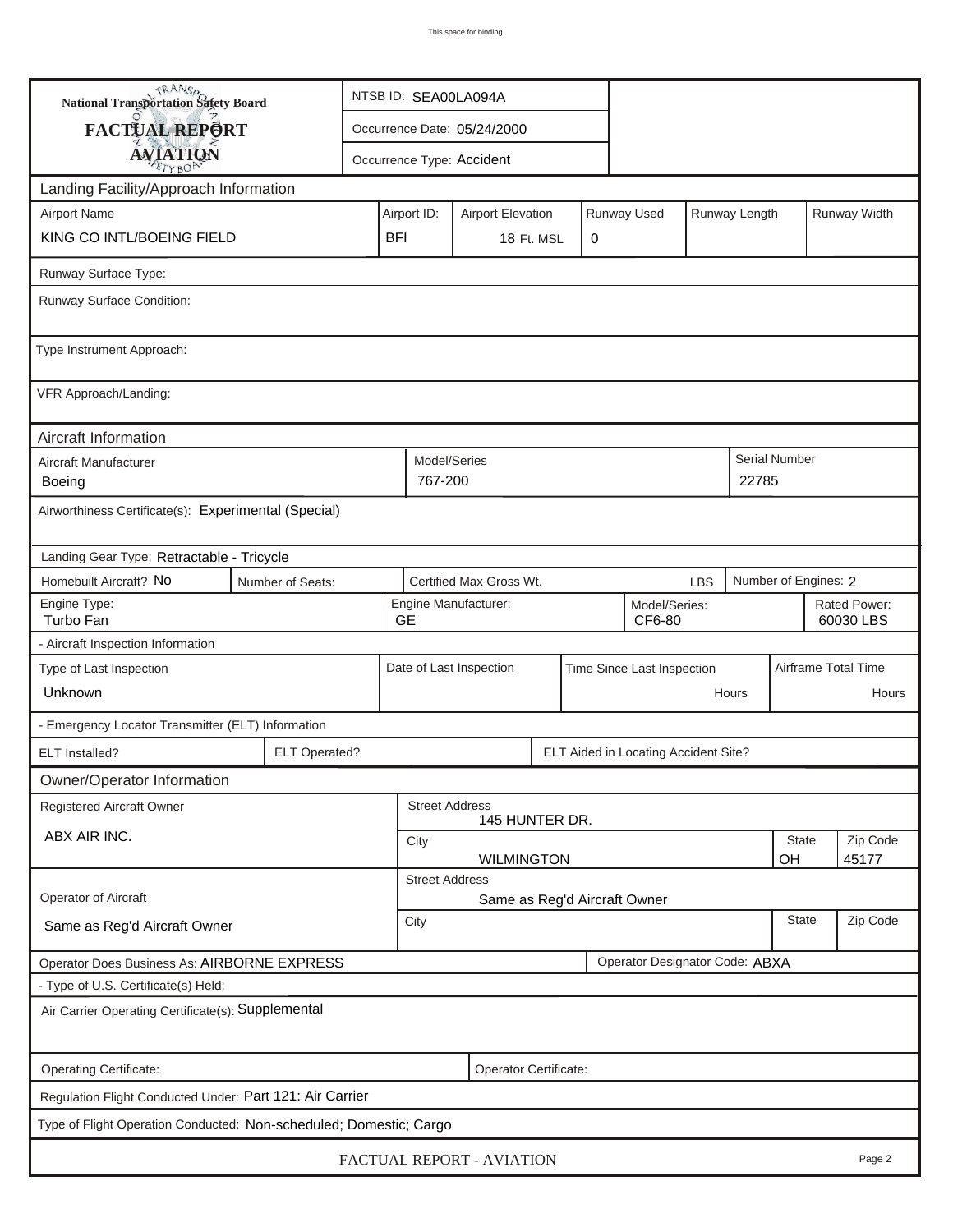|                                                                                              |                                                             | <b>National Transportation Safety Board</b><br>NTSB ID: SEA00LA094A |                        |                               |                             |  |                 |            |                                        |           |                            |  |                   |                     |
|----------------------------------------------------------------------------------------------|-------------------------------------------------------------|---------------------------------------------------------------------|------------------------|-------------------------------|-----------------------------|--|-----------------|------------|----------------------------------------|-----------|----------------------------|--|-------------------|---------------------|
|                                                                                              | FACTUAL REPORT                                              |                                                                     |                        |                               | Occurrence Date: 05/24/2000 |  |                 |            |                                        |           |                            |  |                   |                     |
|                                                                                              |                                                             |                                                                     |                        |                               | Occurrence Type: Accident   |  |                 |            |                                        |           |                            |  |                   |                     |
| <b>AVIATION</b>                                                                              |                                                             |                                                                     |                        |                               |                             |  |                 |            |                                        |           |                            |  |                   |                     |
| <b>First Pilot Information</b>                                                               |                                                             |                                                                     |                        |                               |                             |  |                 |            |                                        |           |                            |  |                   |                     |
| Name                                                                                         |                                                             |                                                                     |                        | City<br><b>State</b>          |                             |  |                 |            |                                        |           |                            |  | Date of Birth     | Age                 |
| On File                                                                                      |                                                             |                                                                     |                        |                               | On File<br>On File          |  |                 |            |                                        |           |                            |  |                   | 51                  |
| Principal Profession: Civilian Pilot<br>Seat Occupied: Left<br>Certificate Number:<br>Sex: M |                                                             |                                                                     |                        |                               |                             |  |                 |            |                                        |           |                            |  |                   |                     |
| Airline Transport<br>Certificate(s):                                                         |                                                             |                                                                     |                        |                               |                             |  |                 |            |                                        |           |                            |  |                   |                     |
| Airplane Rating(s):<br>Multi-engine Land; Single-engine Land                                 |                                                             |                                                                     |                        |                               |                             |  |                 |            |                                        |           |                            |  |                   |                     |
|                                                                                              | Rotorcraft/Glider/LTA: None                                 |                                                                     |                        |                               |                             |  |                 |            |                                        |           |                            |  |                   |                     |
|                                                                                              |                                                             |                                                                     |                        |                               |                             |  |                 |            |                                        |           |                            |  |                   |                     |
| Instrument Rating(s):<br>Airplane<br>None<br>Instructor Rating(s):                           |                                                             |                                                                     |                        |                               |                             |  |                 |            |                                        |           |                            |  |                   |                     |
|                                                                                              | Type Rating/Endorsement for Accident/Incident Aircraft? Yes |                                                                     |                        |                               |                             |  |                 |            | <b>Current Biennial Flight Review?</b> |           |                            |  |                   |                     |
|                                                                                              | Medical Cert.: Unknown                                      |                                                                     |                        | Medical Cert. Status: Unknown |                             |  |                 |            |                                        |           | Date of Last Medical Exam: |  |                   |                     |
|                                                                                              |                                                             |                                                                     |                        |                               |                             |  |                 |            |                                        |           |                            |  |                   |                     |
| - Flight Time Matrix                                                                         |                                                             | All A/C                                                             | This Make<br>and Model | Airplane<br>Single Engine     | Airplane<br>Mult-Engine     |  | Night<br>Actual |            | Instrument                             | Simulated | Rotorcraft                 |  | Glider            | Lighter<br>Than Air |
| <b>Total Time</b>                                                                            |                                                             | 16000                                                               | 30                     |                               |                             |  |                 |            |                                        |           |                            |  |                   |                     |
|                                                                                              | Pilot In Command(PIC)                                       |                                                                     |                        |                               |                             |  |                 |            |                                        |           |                            |  |                   |                     |
| Instructor                                                                                   |                                                             |                                                                     |                        |                               |                             |  |                 |            |                                        |           |                            |  |                   |                     |
| Last 90 Days<br>Last 30 Days                                                                 |                                                             | 30                                                                  |                        |                               |                             |  |                 |            |                                        |           |                            |  |                   |                     |
| Last 24 Hours                                                                                |                                                             |                                                                     |                        |                               |                             |  |                 |            |                                        |           |                            |  |                   |                     |
| Seatbelt Used?                                                                               |                                                             |                                                                     | Shoulder Harness Used? |                               |                             |  |                 |            | <b>Toxicology Performed?</b>           |           |                            |  | Second Pilot? Yes |                     |
|                                                                                              |                                                             |                                                                     |                        |                               |                             |  |                 |            |                                        |           |                            |  |                   |                     |
|                                                                                              | Flight Plan/Itinerary                                       |                                                                     |                        |                               |                             |  |                 |            |                                        |           |                            |  |                   |                     |
|                                                                                              | Type of Flight Plan Filed: IFR                              |                                                                     |                        |                               |                             |  |                 |            |                                        |           |                            |  |                   |                     |
| Departure Point                                                                              |                                                             |                                                                     |                        |                               |                             |  |                 |            | Airport Identifier                     |           |                            |  |                   | Time Zone           |
| <b>State</b><br><b>WILMINGTON</b><br>OH                                                      |                                                             |                                                                     |                        |                               |                             |  |                 | <b>ILN</b> |                                        |           | Departure Time<br>1538     |  | <b>EDT</b>        |                     |
| Destination                                                                                  |                                                             |                                                                     |                        |                               |                             |  | <b>State</b>    |            |                                        |           |                            |  |                   |                     |
|                                                                                              | Same as Accident/Incident Location                          |                                                                     |                        |                               |                             |  |                 |            | Airport Identifier<br><b>BFI</b>       |           |                            |  |                   |                     |
| Type of Clearance: VFR                                                                       |                                                             |                                                                     |                        |                               |                             |  |                 |            |                                        |           |                            |  |                   |                     |
| Type of Airspace: Class D                                                                    |                                                             |                                                                     |                        |                               |                             |  |                 |            |                                        |           |                            |  |                   |                     |
|                                                                                              | Weather Information                                         |                                                                     |                        |                               |                             |  |                 |            |                                        |           |                            |  |                   |                     |
| Source of Briefing:<br>No record of briefing                                                 |                                                             |                                                                     |                        |                               |                             |  |                 |            |                                        |           |                            |  |                   |                     |
| Method of Briefing:                                                                          |                                                             |                                                                     |                        |                               |                             |  |                 |            |                                        |           |                            |  |                   |                     |
| FACTUAL REPORT - AVIATION<br>Page 3                                                          |                                                             |                                                                     |                        |                               |                             |  |                 |            |                                        |           |                            |  |                   |                     |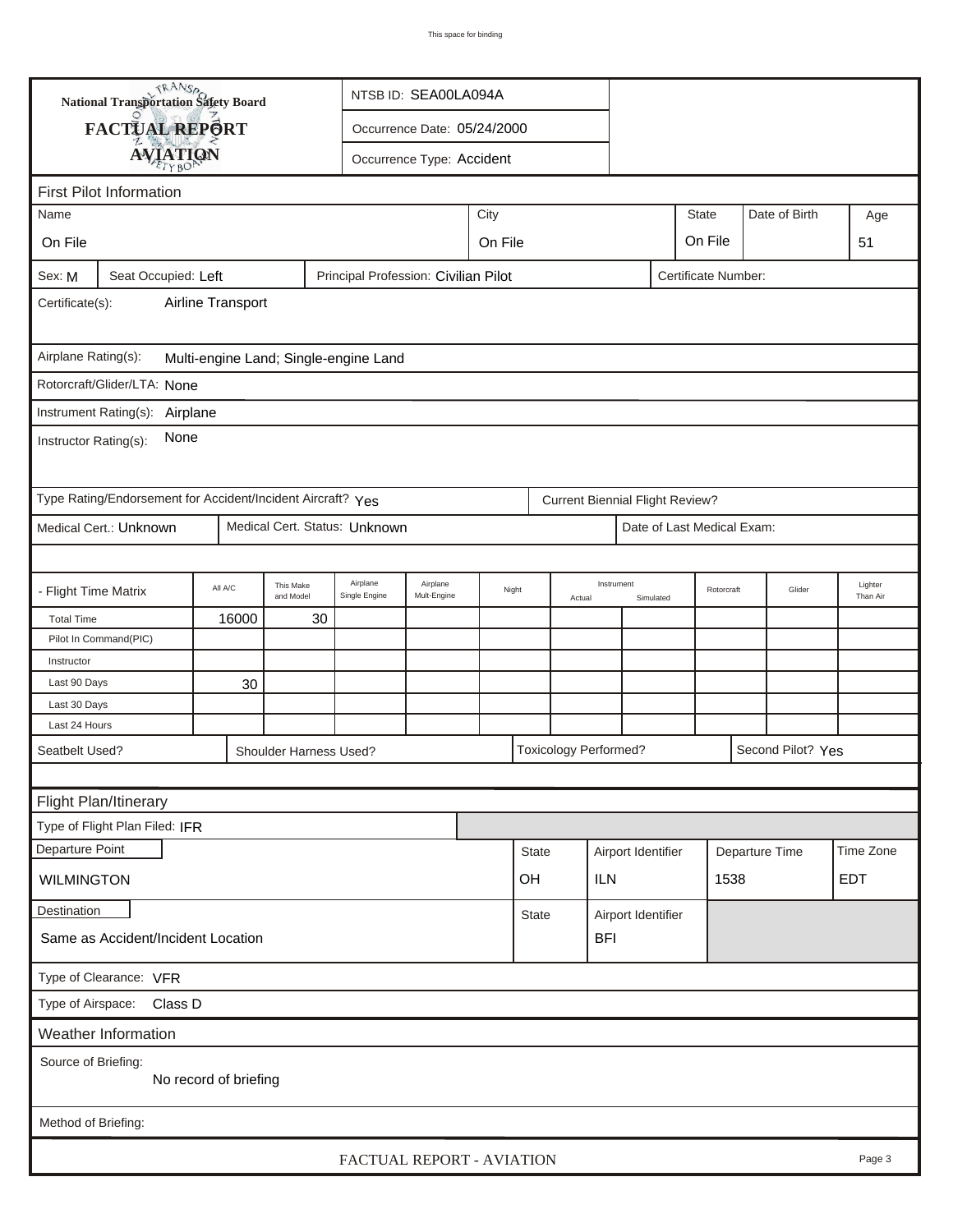| <b>National Transportation Safety Board</b> |                                                                                                 |                  |                | NTSB ID: SEA00LA094A        |                     |                                     |    |                                                       |                         |            |                              |     |  |
|---------------------------------------------|-------------------------------------------------------------------------------------------------|------------------|----------------|-----------------------------|---------------------|-------------------------------------|----|-------------------------------------------------------|-------------------------|------------|------------------------------|-----|--|
| FACTUAL REPORT                              |                                                                                                 |                  |                | Occurrence Date: 05/24/2000 |                     |                                     |    |                                                       |                         |            |                              |     |  |
|                                             | <b>AVIATION</b><br>Occurrence Type: Accident                                                    |                  |                |                             |                     |                                     |    |                                                       |                         |            |                              |     |  |
| Weather Information                         |                                                                                                 |                  |                |                             |                     |                                     |    |                                                       |                         |            |                              |     |  |
| WOF ID                                      | <b>WOF Elevation</b><br><b>Observation Time</b><br>Time Zone<br>WOF Distance From Accident Site |                  |                |                             |                     |                                     |    |                                                       |                         |            | Direction From Accident Site |     |  |
|                                             |                                                                                                 |                  |                |                             |                     |                                     |    |                                                       |                         |            |                              |     |  |
| <b>BFI</b>                                  | 1753                                                                                            | <b>PDT</b>       |                | 18 Ft. MSL                  |                     |                                     |    | 0 NM                                                  |                         |            | 0 Deg. Mag.                  |     |  |
|                                             | Sky/Lowest Cloud Condition: Scattered                                                           |                  |                |                             |                     | 9000 Ft. AGL                        |    |                                                       | Condition of Light: Day |            |                              |     |  |
|                                             | Lowest Ceiling: None                                                                            |                  |                | 0 Ft. AGL                   | Visibility:         |                                     | 10 | <b>SM</b>                                             |                         | Altimeter: | 29.00                        | "Hg |  |
| Temperature:                                | 19 °C                                                                                           | Dew Point:       | $6^{\circ}$ C  |                             | Wind Direction: 280 |                                     |    | Density Altitude:<br>Ft.                              |                         |            |                              |     |  |
| Wind Speed: 6                               |                                                                                                 | Gusts:           |                |                             |                     |                                     |    | Weather Condtions at Accident Site: Visual Conditions |                         |            |                              |     |  |
| Visibility (RVR):                           | 0<br>Ft.                                                                                        | Visibility (RVV) | 0              | SM                          |                     | Intensity of Precipitation: Unknown |    |                                                       |                         |            |                              |     |  |
|                                             | Restrictions to Visibility: None                                                                |                  |                |                             |                     |                                     |    |                                                       |                         |            |                              |     |  |
|                                             |                                                                                                 |                  |                |                             |                     |                                     |    |                                                       |                         |            |                              |     |  |
| Type of Precipitation:                      | None                                                                                            |                  |                |                             |                     |                                     |    |                                                       |                         |            |                              |     |  |
|                                             |                                                                                                 |                  |                |                             |                     |                                     |    |                                                       |                         |            |                              |     |  |
|                                             | <b>Accident Information</b>                                                                     |                  |                |                             |                     |                                     |    |                                                       |                         |            |                              |     |  |
|                                             | Aircraft Damage: None                                                                           |                  |                | Aircraft Fire: None         |                     |                                     |    | Aircraft Explosion None                               |                         |            |                              |     |  |
|                                             | Classification: U.S. Registered/U.S. Soil                                                       |                  |                |                             |                     |                                     |    |                                                       |                         |            |                              |     |  |
|                                             | - Injury Summary Matrix                                                                         | Fatal            | Serious        | Minor                       | None                | <b>TOTAL</b>                        |    |                                                       |                         |            |                              |     |  |
| <b>First Pilot</b>                          |                                                                                                 |                  |                |                             | 1                   | 1                                   |    |                                                       |                         |            |                              |     |  |
| Second Pilot                                |                                                                                                 |                  |                |                             | $\mathbf{1}$        | 1                                   |    |                                                       |                         |            |                              |     |  |
| <b>Student Pilot</b>                        |                                                                                                 |                  |                |                             |                     |                                     |    |                                                       |                         |            |                              |     |  |
|                                             | Flight Instructor                                                                               |                  |                |                             |                     |                                     |    |                                                       |                         |            |                              |     |  |
| <b>Check Pilot</b>                          |                                                                                                 |                  |                |                             |                     |                                     |    |                                                       |                         |            |                              |     |  |
|                                             | <b>Flight Engineer</b>                                                                          |                  |                |                             |                     |                                     |    |                                                       |                         |            |                              |     |  |
|                                             | Cabin Attendants                                                                                |                  |                |                             |                     |                                     |    |                                                       |                         |            |                              |     |  |
| Other Crew                                  |                                                                                                 |                  |                |                             | 1                   | 1                                   |    |                                                       |                         |            |                              |     |  |
| Passengers                                  |                                                                                                 |                  |                |                             |                     |                                     |    |                                                       |                         |            |                              |     |  |
| - TOTAL ABOARD -                            |                                                                                                 |                  |                |                             | 3                   | 3                                   |    |                                                       |                         |            |                              |     |  |
| Other Ground                                |                                                                                                 | 0                | $\overline{0}$ | 0                           |                     | $\overline{0}$                      |    |                                                       |                         |            |                              |     |  |
|                                             | - GRAND TOTAL -                                                                                 | 0                | $\Omega$       | 0                           | 3                   | 3 <sup>1</sup>                      |    |                                                       |                         |            |                              |     |  |
|                                             |                                                                                                 |                  |                |                             |                     |                                     |    |                                                       |                         |            |                              |     |  |
|                                             | FACTUAL REPORT - AVIATION<br>Page 4                                                             |                  |                |                             |                     |                                     |    |                                                       |                         |            |                              |     |  |